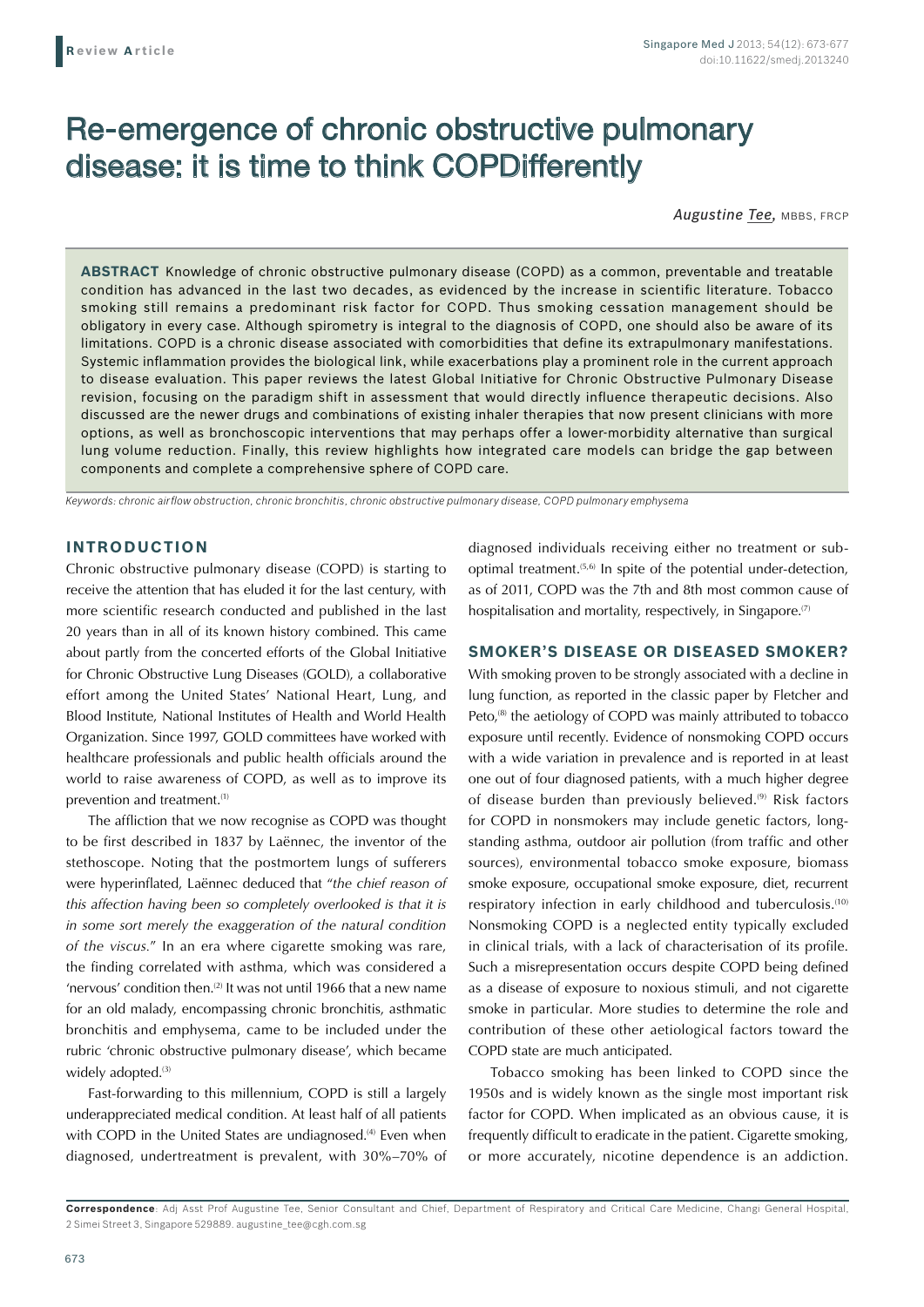It constitutes a second disease that not only occurs together with COPD, but requires a different management approach with different treatment options – some of which may not be options that physicians are comfortable with.(11) It is reassuring that smoking cessation continues to be a healthcare priority locally, with Singapore hosting the 15th World Conference on Tobacco or Health in March 2012 and the Health Promotion Board-Ministry of Health releasing the Clinical Practice Guidelines on Treating Tobacco Use and Dependence in 2013.(12) All healthcare practitioners have an inherent responsibility toward their patients who smoke. In order to help patients succeed in overcoming nicotine addiction, we need to debunk the myths and superstitions surrounding smoking cessation and assist patients' efforts through behavioural management and pharmacotherapy.

# **OBSTRUCTIVE BUT NOT FULLY REVERSIBLE?**

In the most recent revision of the GOLD guidelines in 2011, spirometry was made a requirement to confirm the clinical diagnosis of COPD, further emphasising the importance of this test modality. The use of spirometry prevents misdiagnosis and ensures proper evaluation of the severity of airflow limitation.(13) However, access to reliable spirometry continues to be lacking in many countries, resulting in the underdiagnosis of COPD in these countries. In a 2012 worldwide survey on early COPD diagnosis, the most frequently cited priority was the need to improve the use of spirometry in primary care.<sup>(14)</sup> Diagnosing COPD without a spirometer reading may be comparable to an attempt to detect hypertension without a sphygmomanometer blood pressure reading.

Furthermore, the physician faces other challenges in the spirometric assessment of COPD. Since COPD is defined as a condition of airflow obstruction, a spirometric obstructive pattern of forced expiratory volume in the first second (FEV<sub>1</sub>) /forced vital capacity (FVC) of less than 0.7 determines this abnormality. As the pathological changes of COPD may appear years before physiological airflow obstruction manifests, a normal spirometry reading or  $FEV<sub>1</sub>$  does not completely rule out COPD or other lung conditions. In fact, symptomatic individuals with smoking exposure but normal airflow have been found to be at risk of COPD, with some reported to show evidence of emphysema on computed tomography (CT).<sup>(15)</sup> In the COPDGene population, 10% of patients have suggestion of a restrictive airflow pattern with a normal FEV1/FVC ratio and a low  $FEV<sub>1</sub>$ .<sup>(16)</sup> This heterogeneous group had significant symptoms and functional limitation, and is also likely to have a variety of underlying aetiologies beyond increased body mass index (BMI).(16) There is now greater awareness among experts in the field regarding the need to look beyond the traditional spirometric definitions of COPD. Nevertheless, as  $FEV<sub>1</sub>$  is well studied, standardised, repeatable and has prognostic bearing, it still remains the measure of primary lung function outcome

in most asthma and COPD studies, and is used as the basis of COPD drug registration by most health authorities.

The traditional teaching that bronchodilators do not significantly reverse airflow obstruction in COPD is no longer thought to reflect the true nature of diseased airways. Many COPD patients fulfill these spirometric criteria for bronchodilator response, whereas some asthmatics do not (i.e. irreversible asthma). This has led to a change in the description of COPD to that of an airway disease that is not fully reversible. In fact, GOLD has removed the reversibility description from its definition of COPD. In essence, the diagnosis of airflow obstruction using a decreased FEV<sub>1</sub>/FVC ratio of less than 0.70 is more essential, with only post-bronchodilator  $FEV<sub>1</sub>$  needed to classify severity of airflow limitation, without the need for gauging the presence or absence of a bronchodilator response. With this imperfection in mind, some experts have suggested the use of CT examinations<sup>(14)</sup> to provide a useful measure of the presence and extent of emphysema, airway disease, and more recently, pulmonary vascular disease for clinical correlation. CT, however, will not detect chronic bronchitic COPD in a patient without emphysema, and thus its overall utility requires further study. In smokers, emphysema distribution on CT has been shown to be associated with BMI,  $FEV<sub>1</sub>$ , severity of dyspnoea and prognostic index (i.e. BODE [BMI, airflow obstruction, dyspnoea and exercise capacity] index).<sup>(17)</sup>

# **PULMONARY AND EXTRAPULMONARY – TRULY SYSTEMIC**

Comorbidities are now well accepted in the assessment and management of COPD, even though they are often underdiagnosed and undertreated. Many identified comorbid conditions are present at a higher frequency in COPD cohorts than in the general adult population, although common risk factors such as ageing, smoking and obesity are contributing factors. The comorbid conditions that may be less noticeable are cardiovascular disease, malignancy, metabolic syndrome, osteoporosis, depression and other systemic diseases. They affect the prognosis $(18)$  of the individual patient with COPD, frequently mimicking and confusing symptom presentation, and may even be the dominant problem. There is early evidence that a multidimensional COPD management approach that takes comorbidities into account may improve treatment response and reduce mortality in patients with COPD.<sup>(19)</sup> Therefore, cardiovascular, metabolic, and other relevant examinations need to be considered when assessing patients with COPD. Lung function testing may have a role in the assessment of cardiovascular and other diseases. As evidence of the close association between the comorbidities and COPD, some non-respiratory drug therapies such as statins and beta-blockers have been shown to positively impact morbidity and mortality in patients with COPD. Rigorous clinical trials should be awaited before making recommendations on comorbidity management in the context of COPD. Meanwhile,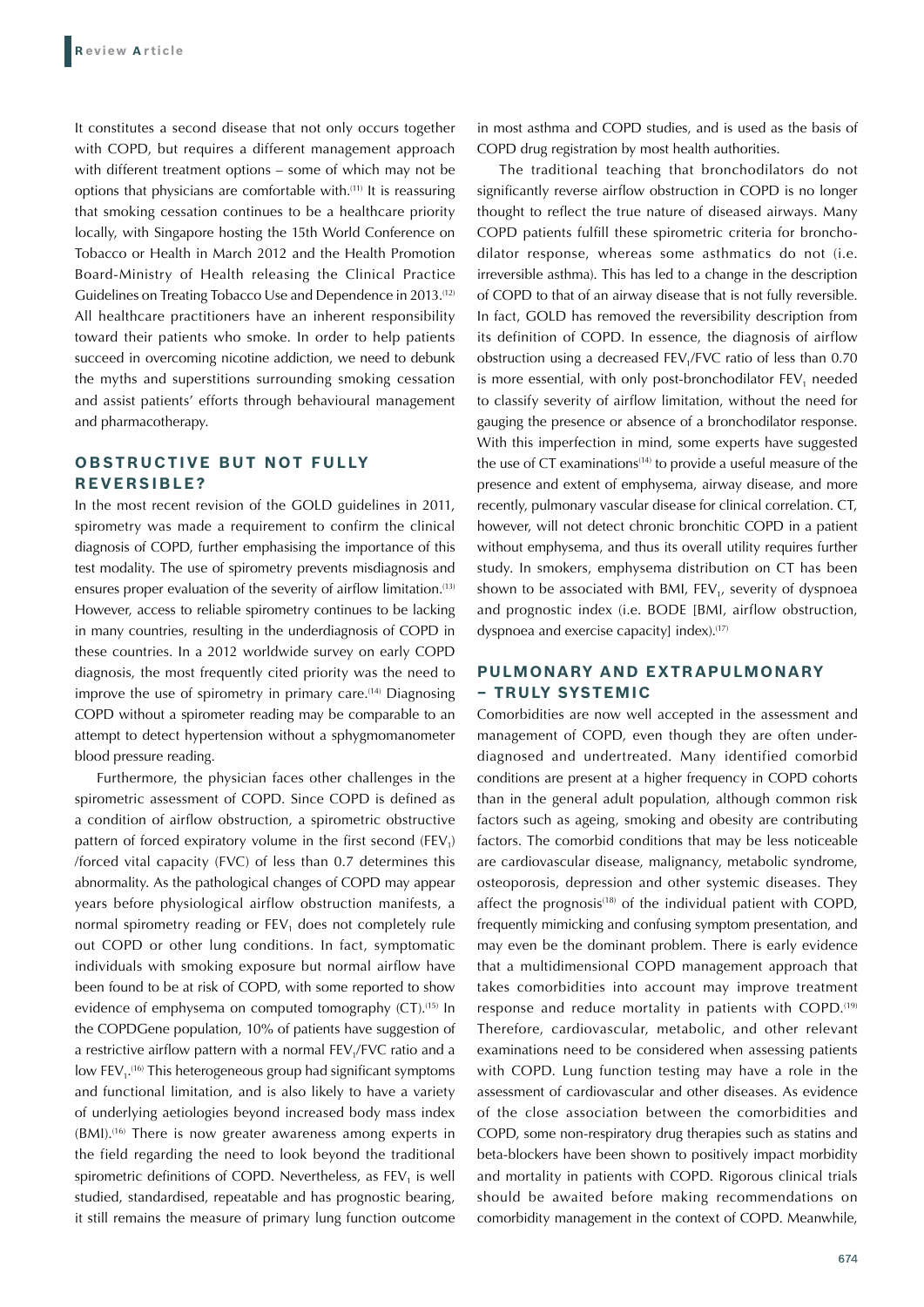these conditions are treated based on their specific disease guidelines.

A central theme in the pathogenesis of these comorbid conditions in COPD is systemic inflammation. Chronic inflammation can be demonstrated in small airways and lung parenchyma via tissue biopsies and sputum analyses. This type of inflammation persists despite the removal of the noxious irritant and has a characteristic different from that found in asthma, with the former being more steroid-resistant. Therapeutic agents such as inhaled corticosteroids, which are highly effective and essential in most patients with asthma, may not be optimal in patients with COPD who show limited efficacy and modest reductions in exacerbation rates. Furthermore, the inflammatory effects extend beyond the lungs. In particular, the presence of peripheral blood inflammatory markers, cardiovascular mortality, muscle dysfunction and wasting suggests that this supposed 'spill-over' effect of inflammation may play a wider role.<sup>(20,21)</sup>

# **AN EXACERBATION IS NOT AN EXAGGERATION**

Exacerbation is a key milestone in the natural history of a patient with COPD. Lung and systemic inflammation intensifies during most exacerbations, which are mainly triggered by bacterial or viral infections, or environmental pollutants. Interestingly, the cause of an exacerbation can be varied, overlapping and occasionally unknown.<sup>(22)</sup> An exacerbation is generally an acute deterioration of COPD symptoms. GOLD defines an exacerbation as a worsening of symptoms from its day-to-day variation, requiring a change in medication. This often leads to medical consults or hospitalisations, which constitute a healthcare economic burden. To the patient, an exacerbation leads to an accelerated decline in lung function and reduced physical activity; it negatively impacts one's health-related quality of life, resulting in significant morbidity and mortality.(23) Thus, recognition of an exacerbation, which enables early effective treatment and reduction of future risk of exacerbation, is integral to the present day COPD approach. We should no longer accept episodic care of COPD exacerbations as the norm.

A COPD patient's history of exacerbations has been shown to identify the particular patient phenotype at risk for future episodes of exacerbations. In the multicentre ECLIPSE (Evaluation of COPD Longitudinally to Identify Predictive Surrogate Endpoints) study in  $2010^{(24)}$  the frequency and association of exacerbation in 2,138 patients were evaluated over a period of three years. Not only did the exacerbations become more frequent and more severe with more advanced COPD, but the single best predictor of exacerbations across all GOLD stages was a history of exacerbations. This 'frequentexacerbation' phenotype appeared to be relatively stable over the three-year period and could be predicted on the basis of the patients' recall of previous treated events. This and other studies drove the 2011 GOLD recommendation to use



**Fig. 1** Diagram shows the 2 × 2 matrix of the GOLD combined assessment of COPD [adapted from GOLD 2011 revision<sup>(11)</sup>]. CAT: COPD Assessment Test; GOLD: Global Initiative for Chronic Obstructive Lung Disease; mMRC: modified British Medical Research Council dyspnoea scale

history of exacerbations to guide future risk assessment in COPD.(23,25)

#### **A PARADIGM SHIFT IN GOLD**

This review is incomplete without comment on the 2011 GOLD revision<sup>(13)</sup> and the recent 2013 update.<sup>(26)</sup> A paradigm shift in diagnostic approach, clinical evaluation and therapeutic treatment of the disease as compared to its 2006 version, was boldly introduced in late 2011. The most significant changes in the document were in the evaluation of COPD, which now pivots around the impact of the symptoms, the future risk of exacerbations, the severity of airflow obstruction and the identification of comorbidities.

For the first time, the evaluation of breathlessness using the modified British Medical Research Council dyspnoea scale or the evaluation of quality of life using the COPD Assessment Test score $(27)$  has a direct impact on therapeutic decisions. This, together with the evaluation of airflow obstruction grade with  $FEV<sub>1</sub>$ % predicted and the number of exacerbations in the past one year, results in a  $2 \times 2$  matrix that groups patients into four groups (A, B, C and D) (Fig. 1), with separate drug treatments recommended for each group. In the past, the treatment recommendation of chronic stable disease followed a stepladder schedule that was correlated with airflow severity. The concept of COPD 'systemic effects' in earlier GOLD definitions has been replaced by that of 'comorbidities'. Additionally, it has been highlighted that cardiovascular diseases, diabetes mellitus, anxiety and depression, infections, lung cancer, metabolic syndrome and osteoporosis should be approached in a therapeutic manner, similar to any other clinical situation, regardless of the presence of COPD.

The 2011 GOLD revision is an evolution of recommendations based on cumulated scientific evidence. In particular, disease evaluation has changed from unidimensional airflow assessment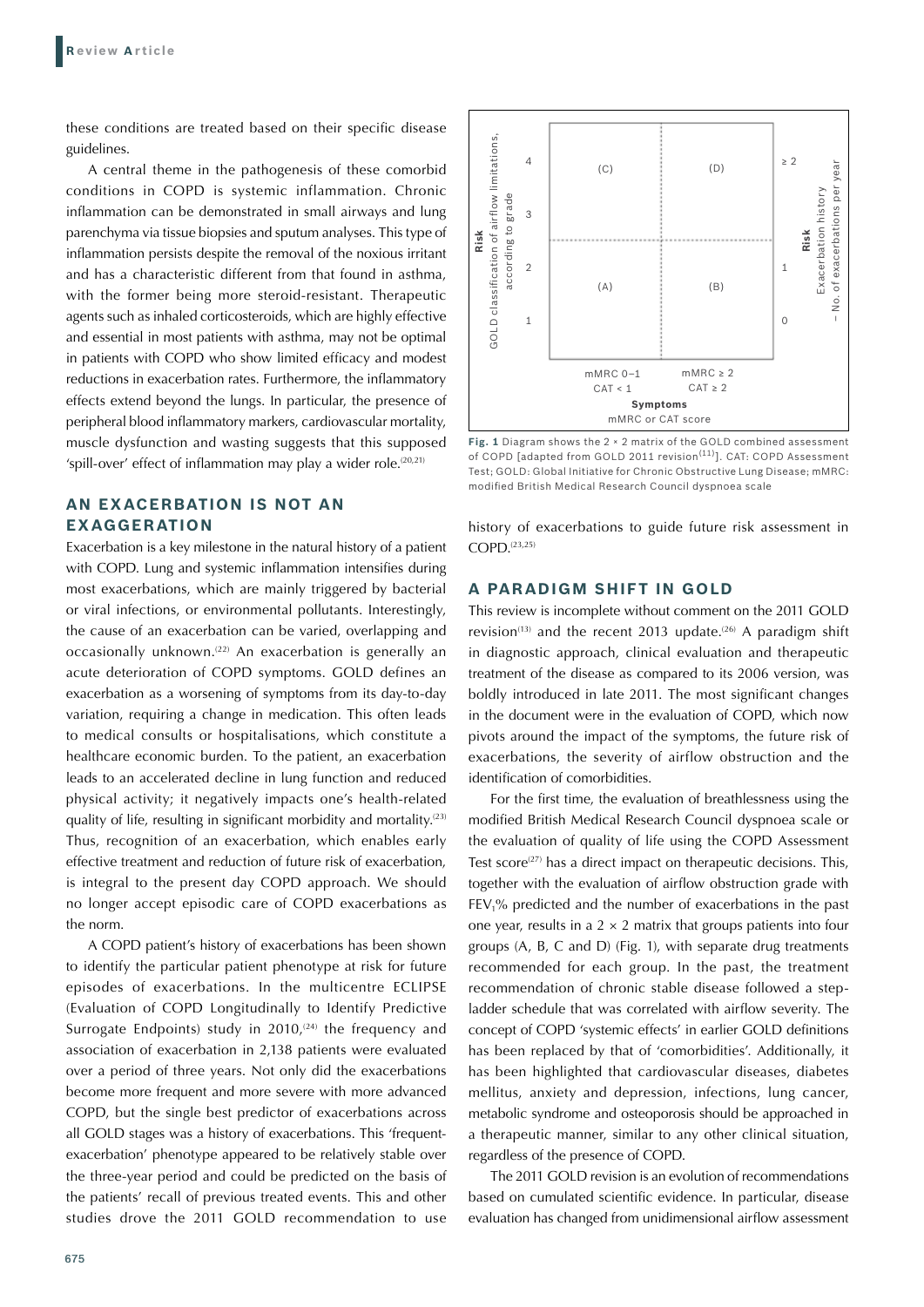to that of a multidimensional (symptoms, quality of life, exacerbations and airflow) matrix. This does not necessitate sophisticated technology, and can be applied in any clinical situation and place. Treatments can be instituted with confidence in order to gain early symptomatic relief and prevent future adverse events.

#### **INHALED DRUGS AND IMPLANTED VALVES**

The spectrum of drug armamentarium available for COPD treatment is set to expand in this decade. Established concepts of bronchodilatation and anti-inflammation have spurred drug development toward newer and more effective agents in each class. Short-acting beta-2-agonists as the sole medication should ideally belong only to the low-risk and least symptomatic patient with COPD. Long-acting beta-2-agonist (LABA) and ultra-LABAs (e.g. indacaterol) have been shown to maintain superb bronchodilatation over extended periods of time, translating into a once-daily formulation. Long-acting antimuscarinic agents (LAMA) such as tiotropium are also a powerful once-daily therapy that provides excellent symptom relief and  $FEV<sub>1</sub>$ improvement while reducing exacerbation rate and related hospitalisations, as shown in the four-year UPLIFT (Understanding Potential Long-Term Impacts on Function with Tiotropium) trial.<sup>(28)</sup> Many other LABAs (e.g. vilanterol, oladaterol) and LAMAs (e.g. glycopyrronium, aclidinium, umeclidinium), as well as combinations of LABA-LAMA are now in the final stages of development or pending drug registration to be approved for use in COPD. Inhaled corticosteroid (ICS) and LABA combinations are familiar medications in the management of asthma, with well-evidenced scientific merit and clinical benefits. However, after many years, the role of ICS in COPD is still debatable. Nonetheless, the landmark threevear TORCH (TOwards a Revolution in COPD Health) study<sup>(29)</sup> has shown that although there was no significant reduction in death from all causes in ICS-LABA treated patients, there was a reduction in the annual rate of exacerbations, as well as improved health status and spirometric values. Of note, although there was no difference in the incidence of ocular or bone side effects, ICS-treated patients had a higher probability of contracting pneumonia. However, the clinical significance of ICS-related pneumonia is still disputed.(30-32) Roflumilast, a new oral phosphodiesterase-4 inhibitor, is an antiinflammatory drug approved for use in moderate to severe COPD patients with symptoms of chronic bronchitis and frequent exacerbations. This subset of COPD patients benefitted most in terms of lung function, symptom improvement and lower exacerbation rates;<sup>(33,34)</sup> however, treated patients showed small, but significant, weight loss and gastrointestinal effects.

In 2003, the National Emphysema Treatment Trial (NETT)<sup>(35)</sup> proved that in a highly selected group of COPD patients (upper lobe emphysema with low exercise capacity), a survival advantage could be gained by lung volume reduction surgery.

This surgery, however, carried significant morbidity of prolonged postoperative air-leaks and hospitalisation,<sup>(36)</sup> and the trial results could not be easily replicated in centres with less experience in the modality. This led to the exploration of bronchoscopic methods of lung volume reduction using valves, coils and thermal vapour.<sup>(37)</sup> So far, one-way Zephyr® endobronchial valves with lobar placement guided by a catheter-based collateral ventilation assessment seems to hold some promise of being feasible and safe, with long-term sustained improvement in lung function, symptoms and exercise tolerance.<sup>(38-40)</sup> We await further larger trials in the United States and Asia before this modality can be routinely recommended.

### **AN INTEGRATED CARE APPROACH**

Integrated care in the widest sense, as defined by World Health Organization, is a concept of bringing together inputs, delivery, management and organisation of services related to diagnosis, treatment, care, rehabilitation and health promotion. It combines the best of conventional and complementary healthcare. It undoubtedly centres on multidisciplinary collaboration, coordination of multiple sites of care, and engagement at multiple stages in the patient's disease history, i.e. from prevention and primary care to palliative and advanced care. Being a prevalent chronic disease, COPD should not simply be managed using pharmacotherapy, but with a more comprehensive approach that would be beneficial to both the patient and society. In short, the concept of integrated care encompasses six key components: selfmanagement support, clinical information systems, delivery system redesign, decision support (guidelines), healthcare organisation, and community resources.<sup>(41)</sup> It is still unknown which of these six components are necessary for ideal management of the COPD patient. A systematic review suggests that two or more components are needed for optimal care.(42) Evidence-based literature pertaining to integrated care for COPD is still in early development as compared to well-known research findings on chronic disease management. With many different models of care in the United Kingdom, United States, Canada and Europe, it is clear that one size will not fit all. Examples of innovative methods of integrating COPD patient care include tele-healthcare, case managers, specialised non-hospital-based centres and interactive information technology platforms, among others. Even in Singapore, this small island nation, there are different integrated care models of COPD arising from the separate regional health clusters.

## **CONCLUSION**

COPD is now more prevalent than before. There is a greater appreciation of the challenges of smoking cessation and nicotine dependence. Worldwide, the non-smoking population of COPD is getting more attention. Although spirometry is required to confirm COPD, early disease cannot be detected